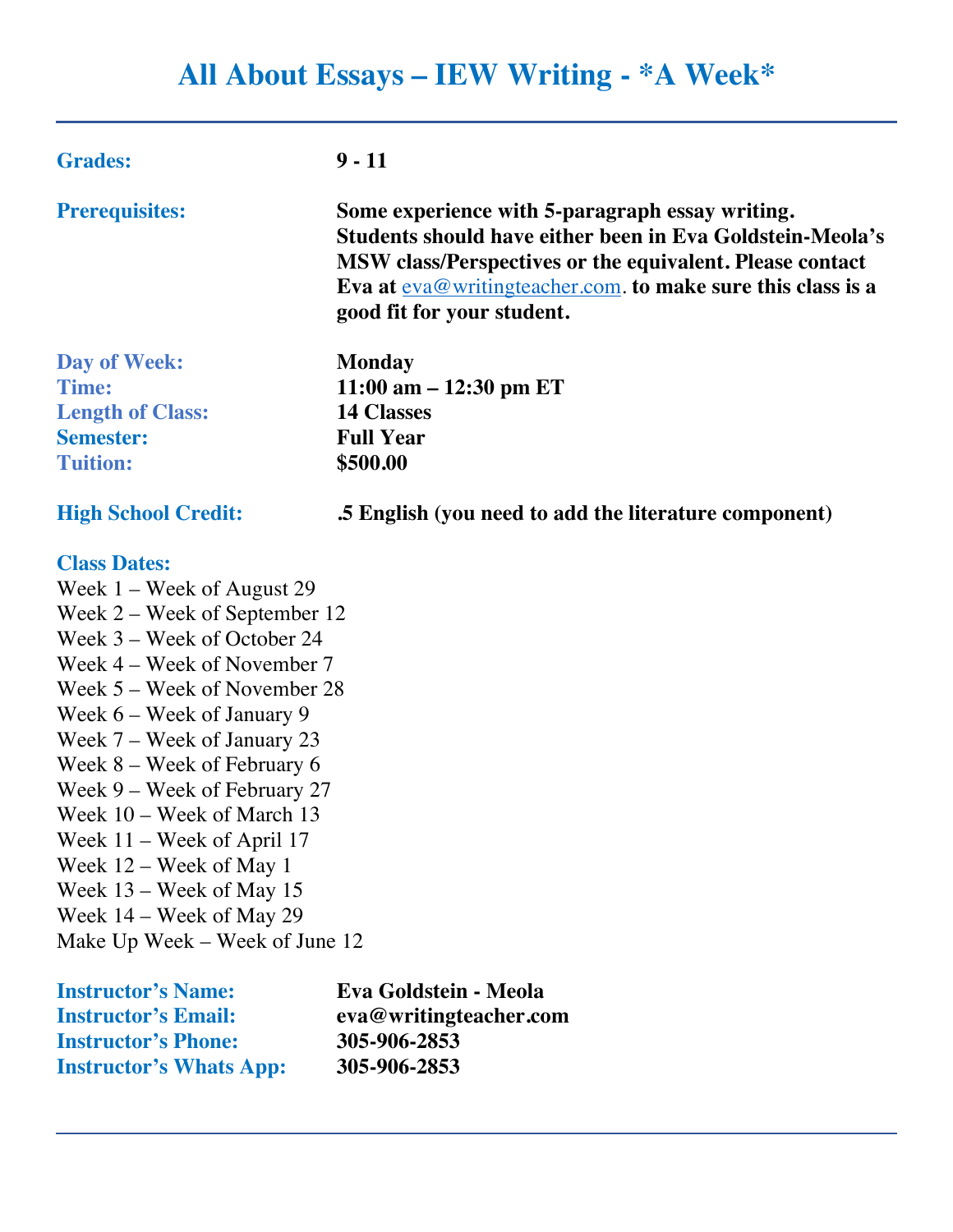## **Description of Class:**

It is imperative that students, with the goal of attending college, can write basic essays with ease, speed, and confidence. In this class, your child will become well-versed in the structure and application of *expository, persuasive, compare/contrast, research, and personal essays*, which are found on most applications and scholarship forms for college, competitive summer programs and high school admission. Students will explore and implement many stylistic techniques within the structures of their essays that will assist them later in finding their voice within their own written words. They will learn how to use composition checklists to ensure that they have done a solid job editing their work. This class is high paced with the emphasis on EDITING – TRULY EDITING using their COMPOSITION CHECKLIST. **The goal is for the student to understand that writing takes TIME and cannot be done in one or two sittings. It is expected that the students work a** *minimum* **of 45 minutes per day on their assignment; a minimum 7 – 8 hours over the course of two weeks to produce a well written paper**.

NOTE: A good essay is NOT done in ONE or TWO sittings; instead, it is created over time. When a student grows into a confident writer, less time will be needed for the process. This typically happens in the second year of this class. While working on homework, students are expected to repeat the writing process with some degree of independence. NEW (first year) students might need parental assistance, but, over time, ultimately, we are striving for them to establish independence as writers. In addition, after multiple years studying/using IEW methodology, it is often during the second year of this class that a student will begin "finding their voice" and given freedom to use stylistic techniques as they feel needed. Homework is given at the end of each class. Students are expected to email their writing for an evaluation to **eva@writingteacher.com**

#### **Class Approach:**

Students are expected to be present in class, with class notes in front of them, participating actively and asking questions when they arise. Students are expected to USE their CLASS NOTES (provided by instructor) while writing. Students are expected to USE their ASSIGNMENT PLANNERS while writing.

Students are expected to USE their COMPOSITION CHECKLIST while editing.

All About Essays is an interactive, fast paced class.

#### **Goals:**

If the student participates in class and does their homework to the best of their ability using the tools provided, it is expected that by the end of the first half of the year in All About Essays, students feel more comfortable writing a 5-paragraph essay.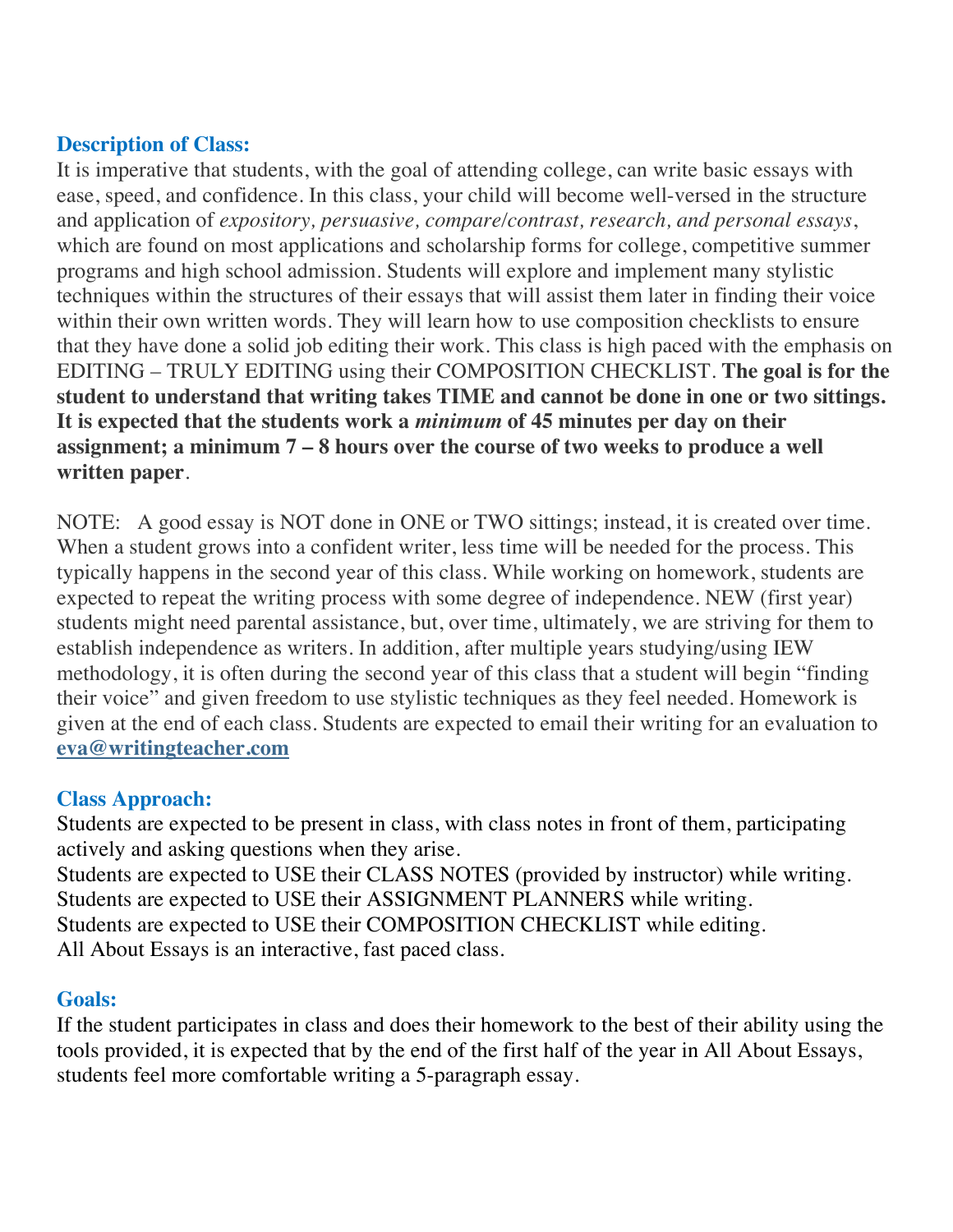## **Textbook:**

All handouts will be provided by instructor. Students can find them on our learning management system, CANVAS.

The Synonym Finder by JL Rodale **https://www.amazon.com/Synonym-Finder-Rodale-published-Little/dp/B00EKYGECK/ref=sr\_1\_2?ie=UTF8&qid=1541955560&sr=8- 2&keywords=the+synonyms+finder&dpID=41e0wnOg2XL&preST=\_SY291\_BO1,204,20 3,200\_QL40\_&dpSrc=srch**

# **Additional Supplies/Resources Needed:**

- 1. All handouts will be made available on the LMS
- 2. A three-inch (3 ring) notebook. The parent/students will have papers to print out prior to class. These papers will be filed in this notebook (after class is over) to create a "Writing Textbook". This notebook can help them FOR LIFE. It is truly a gem!
- 3. Nine dividers for your notebook (directions will follow on HOW TO ASSEMBLE YOUR NOTEBOOK page)
- 4. Approximately one ream of computer paper per student (500 sheets) for the year.
- 5. Access to printer with black ink. Personally, I would teach my child how to set the printer on DRAFT, so you don't "waste" any unnecessary ink.

Nine dividers should be labeled:

- 1. Homework
- 2. Final Drafts
- 3. Banned Words
- 4. Stylistic Techniques
- 5. Expository Essays
- 6. Persuasive Essays
- 7. Compare / Contrast Essays
- 8. Research Writing
- 9. Narrative Essays

# **Requirements:**

Attending class and/or watching the recording as soon as possible. If questions arise, it is expected that students will contact Eva at eva@writingteacher.com as soon as possible.

# **Weekly Homework:**

Homework is given at the end of each class. It is expected that the students work a *minimum* of 30 minutes per day on their assignment; approximately 6 hours over the course of two weeks is required to produce a well written paper.

# **Homework Policy:**

Homework is to be turned in prior to the next class via the LMS.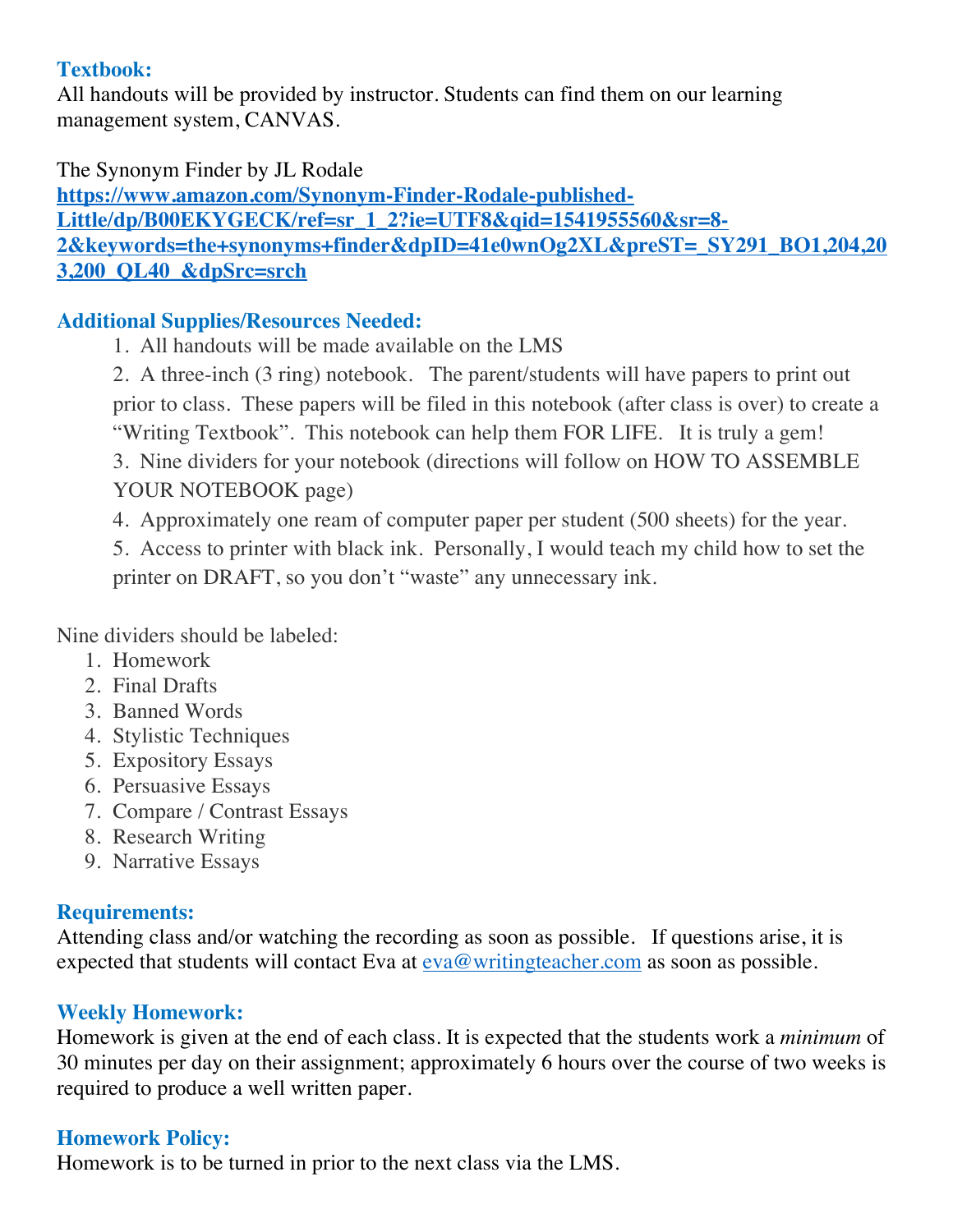#### **Additional Policies:**

100 % effort, honesty and politeness are expected in this class.

## **Evaluation:**

Students will receive an evaluation back via CANVAS with written, oral and possible "video" comments (if I get brave enough). In addition, you will find "grades" in GRADEBOOK within Canvas once papers are graded and/or quizzes are submitted.

" E" stands for Exceeds Expectation. To receive an "E", there is significant evidence that the student used the ASSIGNMENT PLANNER and COMPOSITION CHECKLIST. This paper "exceeds" my expectations. It goes the extra mile. This is the equivalent of an "A" in a traditional grading system. A means excellent, which in my opinion is above and beyond my expectations. *You must Impress me to receive a "E".* Within the grade book on CANVAS, you will receive 10 points for an "E".

"M" stands for Meets Expectations. This paper shows that they have learned most concepts from the lesson presented in class as well as continued to implement the past concepts. It is a good paper; however, it does NOT go above and beyond. There is likely evidence of BASIC mistakes that the student should have mastered already. This is the equivalent of a "B" in a traditional grading system. This is where your child should be to be successful. This is a SOLID grade. Most students will likely be at this level. Within the grade book on CANVAS, you will receive 8 points for an "M".

"Y" stands for Not Yet. This paper shows lack of understand of the basic concepts taught in class. This paper shows that not enough time was put into writing and/or editing. This paper does not demonstrate that the student understood the lesson from class. This is the equivalent to a "C-" or "D" in a traditional grading system. Within the grade book on CANVAS, you will receive 6 points for an "Y".

"I" stands for Incomplete. This means you have not completed your work correctly according to the ASSIGNMENT PLANNER or COMPOSITION CHECKLIST. This is equivalent to an "F" in a traditional grading system. Students CAN redo an I. Within the grade book on CANVAS, you will receive 4 points for an "I".

| <b>Week</b> | <b>Topic</b>                           |
|-------------|----------------------------------------|
| Week 1      | <b>Expository Essay</b>                |
|             | Introductory and Concluding Paragraphs |
|             | 26 Banned Words                        |
|             | The Writing Process                    |
|             | <b>Creating Titles</b>                 |
|             | The Number Rule                        |
| Week 2      | <b>Expository Essay</b>                |
|             | <b>ARMS &amp; CUPS</b>                 |